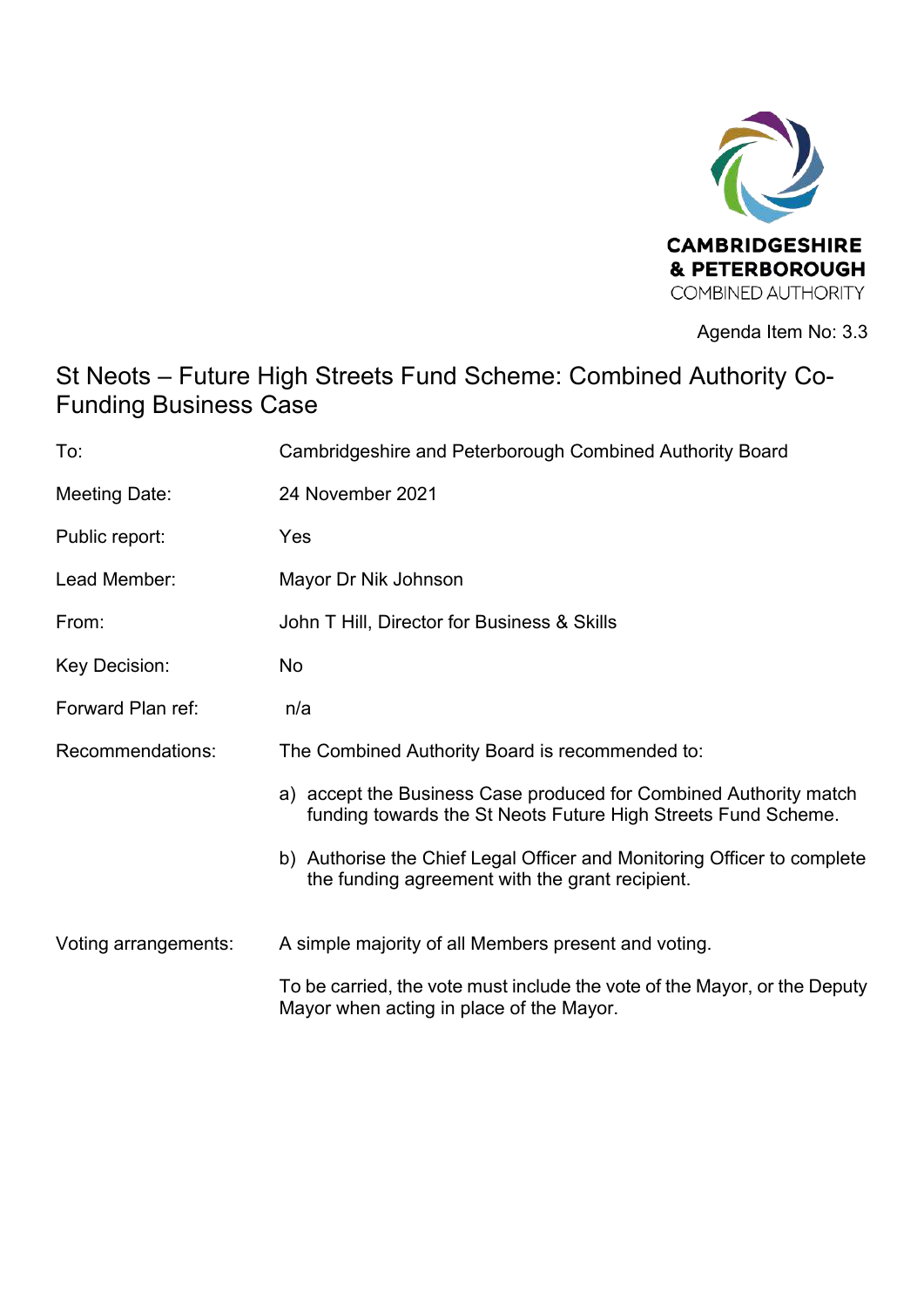### 1. Purpose

1.1 This Key Decision relates to a recommendation to accept the Business Case received from Huntingdonshire District Council in support of £3.1m of Combined Authority funding approved towards the St Neots Future High Streets Fund (FHSF) Scheme.

## 2. Background

- 2.1 On 29 April 2020, the Combined Authority Board approved to recycle the £3.1m capital funding to Huntingdonshire District Council to provide co-funding to the St Neots FHSF Scheme.
- 2.2 Unfortunately, due to the impact of the COVID 19 pandemic and the extended lag in receiving confirmation from MHCLG, commencement and delivery of the Scheme's projects have been delayed. On 28<sup>th</sup> July 2021, the CA Board subsequently approved a change request from Huntingdonshire District Council to extend the Combined Authority grant funding period to March 2024. This was subject to the Board receiving the full business case for the CPCA match funding.
- 2.3 The Combined Authority has a process set out in the Assurance Framework for considering new investments. A proportional approach is applied to projects, thus those that fell under the Market Towns Programme (which are generally low value) were approved via a light touch application form-based approach. Given the increase in overall funding, it is proportionate to apply a higher standard and for the CA Board to have sight of the business case to support its decision.
- 2.4 The St Neots Future High Street Fund Scheme will contribute to the regeneration of St Neots Town Centre through a range of investments that will include residential development, office space re-configuration and the refurbishment of a range of community and arts provision at the Priory Centre. This will be supported by a number of connectivity interventions including enhanced pedestrian and cycling infrastructure as well as adjustments to car parking facilities and revamped wider public realm.
- 2.5 The total cost of the Scheme is £8,521,894, with £928,676 of funding secured from Ministry for Housing Communities and Local Government (MHCLG) under the FHSF Programme, £3.1m from Combined Authority under the Market Towns Programme, £993,218 from Huntingdonshire District Council and £3.5m from Highways England. The final Benefit Cost Ratio (BCR) for the overall Scheme is assessed at 1.61, which aligns with the strong strategic value of the Scheme.
- 2.6 Huntingdonshire District Council and partners have already completed feasibility work and business cases developed for both Ministry of Housing, Communities and Local Government and Combined Authority. The Scheme includes six transformational projects for the town of St Neots:
	- 1. Pedestrian and cycling improvements to St Neots Road Bridge.
	- 2. St Neots High Street improvements.
	- 3. Market Square improvements, including removal of car parking, improved public realm and connectivity enhancements.